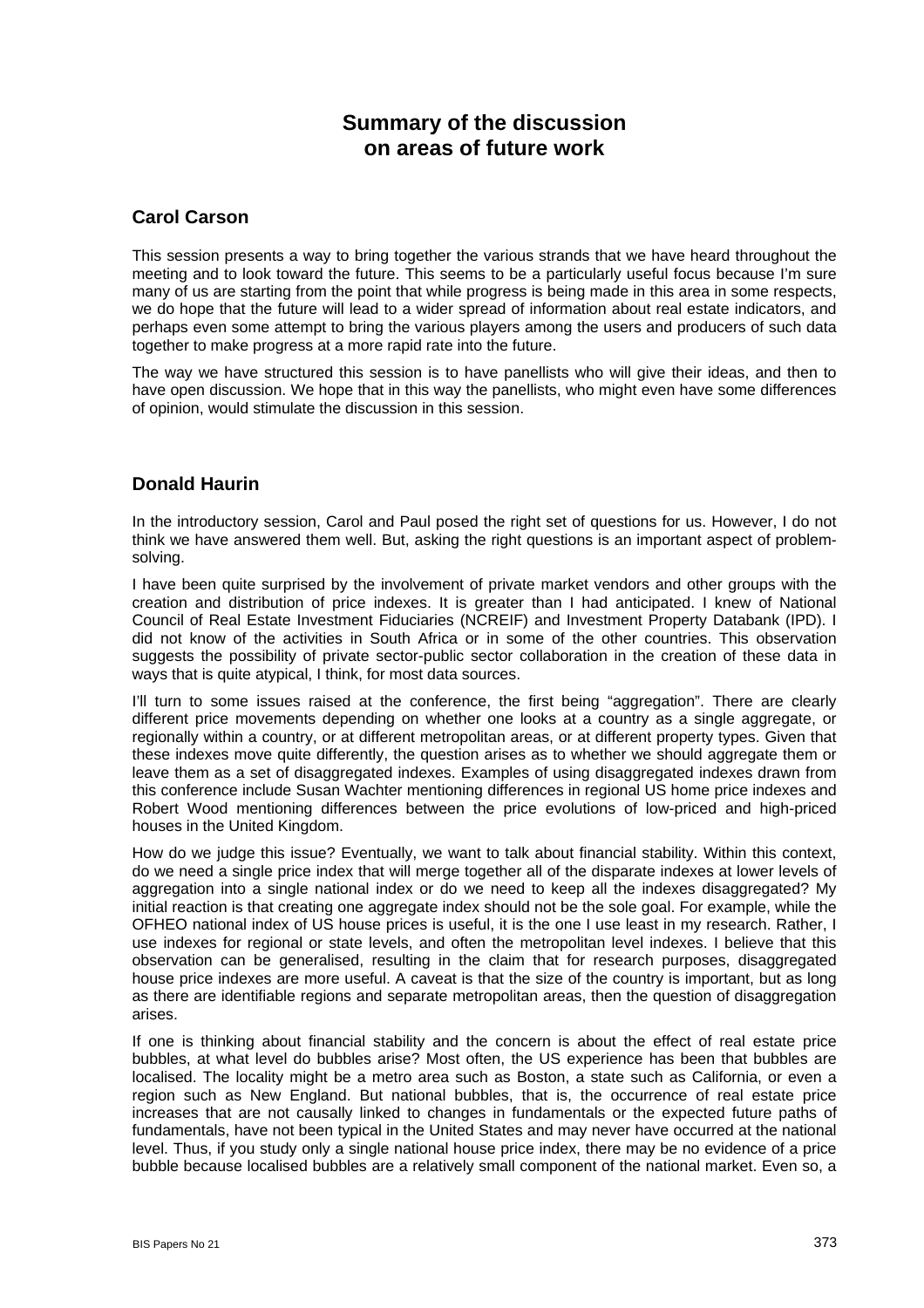localised house price bubble could have implications for financial instability, the major concern of this conference.

So it strikes me that creating house price indexes at the regional or other localised levels is the right way to go. It also would, in a sense, solve some of the aggregation issues. Thus, those countries currently developing real estate price indexes should not always jump to aggregating localities and property types. Rather, create a series indexes and study their joint movements or lack thereof. An interesting set of questions about the dissemination of price changes across different housing types and across regions can be addressed only if multiple house price indexes are available.

My second set of comments addresses the choice of best method to create a house price index, that is, what is the "best" index. This issue is relevant for and important to transitional economies because they are now choosing methods to create real estate price indexes. There were many examples presented at this conference where researchers reported on how they are collecting new datasets in order to develop price indexes for residential or commercial properties, or where they are selecting a particular methodology to create an index.

I think there is a choice among two options. One could look at the available data and then, based on that data, create the best feasible price index. Or, one could take a much different approach and first try to identify the "best" index. That is, first determine what type of index is needed to link price indexes to financial stability, then select the methodology to create that index, and finally figure out what data you need. As an academic, I much prefer the latter approach to the former. I would rather make a decision of what is needed for research purposes and then find and collect the appropriate data. Or, if need be, start a procedure to collect the data.

We are at a turning point in terms of recognising the importance of real estate prices on national financial stability and instability. Perhaps we could seize this opportunity and try to enforce the second mechanism; that is, try to decide what it is that we want for a standard index. For example, we could adopt a hedonic price methodology as being the appropriate method for creating real estate price indexes. Then we know we need a particular type of data and the goal becomes clear: collect the data needed for this method of creating the indexes. Perhaps it will take a decade to be able to organise a way to collect these data and collect sufficient amounts to create the price indexes, but then you end up with indexes that will be reasonably comparable across countries.

Some of the papers presented at this conference compare, numerically or graphically, indexes that were created with quite different methodologies. However, I really do not know whether or not the price movements that were displayed were due to differences in true movements in prices or where they were simply due to differences in the methods used to create the indexes. In contrast, the French experience seems to be the right way to approach and solve this problem of index creation. They developed a method to get the data they needed to create valid price indexes, even though this took substantial time and effort.

How can we achieve the needed degree of consensus and comparability? Perhaps the IMF and BIS have a role here, or perhaps other national or transnational entities. These agencies could, minimally, state the characteristics of a desirable index, endorse a methodology, and describe the type of data that you need to collect.

Which method among the alternative methods described at this conference should you choose? If you limit the discussion to the hedonic model, the question arises as to what is the best estimation method? We have heard about choices that have to be made regarding functional form and the set of explanatory variables; for example, do you include interaction terms or not or allow for nonlinearities? Other choices, closer to the frontier of research, involve including spatial interactions and spatial autocorrelation. These are methods that have been found to be very useful in terms of increasing predictive ability, and that seems to be one of our goals. As an economist, when I am formulating and testing behavioural models, I am not looking for the model that has the highest explanatory power. Rather, I am looking for sensible models of behaviour whose form is guided by theory. Whether spatial hedonic models are the best for this goal is unclear, but for prediction accuracy, they often are superior. Right at the research frontier are a set of hedonic models that allow for spatio-temporal autocorrelated errors. These are the so-called STAR models, and there are a number of researchers, perhaps a few dozen or so in the United States, that are working on these models. However, the data requirements for these models are much stricter than for the standard hedonic model. Agreeing on a general approach such as the hedonic model would provide a framework, and then advances in methodology within this framework could be disseminated over time.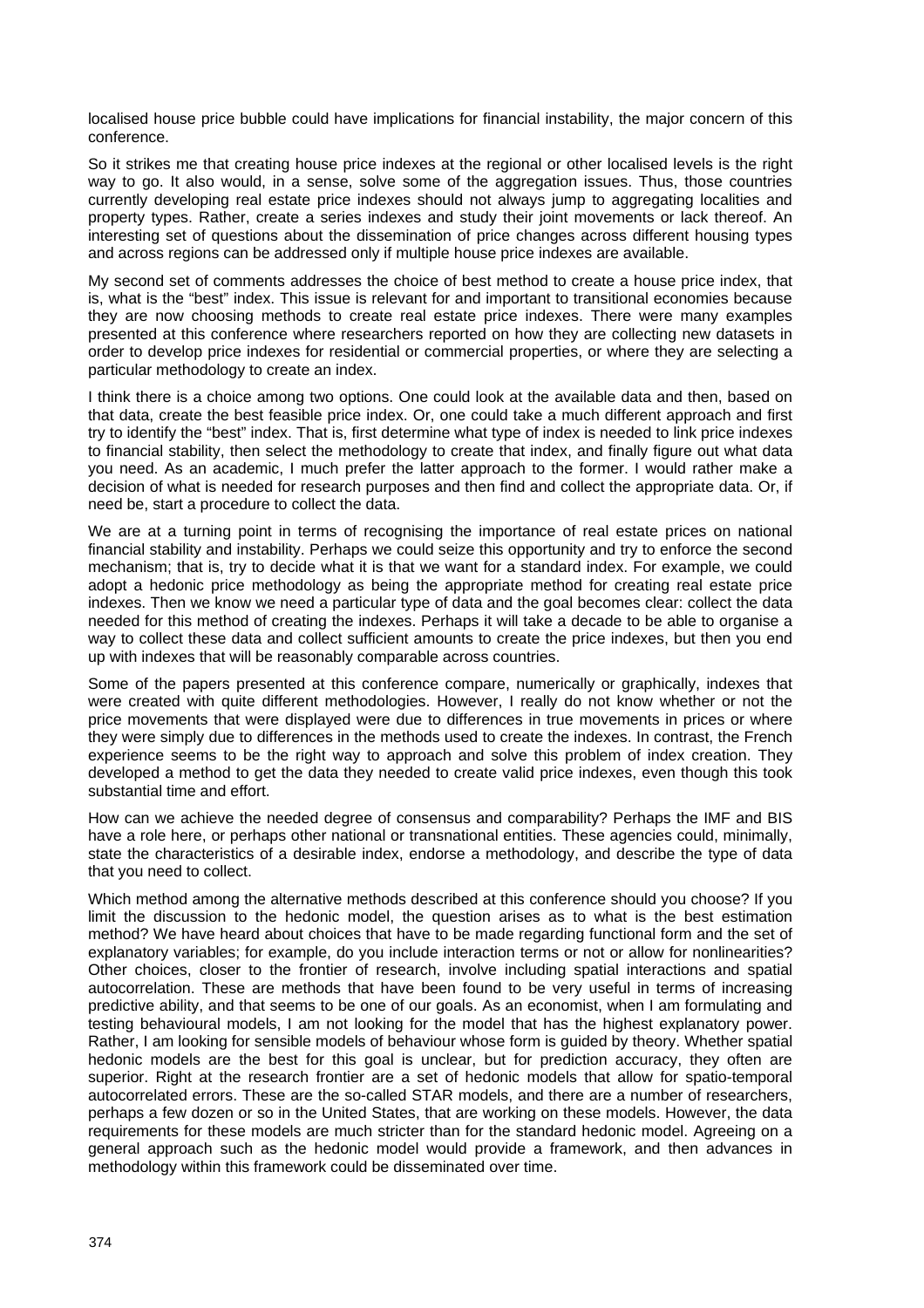A third set of my comments is about transmission mechanisms. The issue is how you link movements of prices in the various real estate sectors with issues of financial stability and instability. Other than one paper at this conference, this linkage has not been made. Our concerns were mostly with the measurement question which is, of course, a primary question. There also were some papers about stability, but we were pretty silent with regard to describing the exact mechanisms linking housing or commercial properties and their price changes with financial stability and instability. So I think we need to be thinking about transmission mechanisms. My example of a mechanism, based on household wealth, follows.

Assume that you are observing a residential real estate market and a price increase occurs. Thus, homeowners' wealth rises. What happens? Presumably, consumption and savings behaviour change. There are a couple of papers that measure these responses, but only a couple, and the ones that I know are only about the US experience. Thus, even though wealth has been studied a lot, relatively little is known about how house price changes affect wealth and what happens to the consumption of durables and nondurables at the household level. Clearly more research is needed on this microeconomic question.

Next, how do you aggregate these micro responses to an economy-wide macro response? There's a great deal of modelling that needs to be done to forge this link. And, even though I am interested in and study real estate and real estate prices, I have not thought about the consequences of price changes for macro-level financial stability issues. Further, what also is apparent from this conference is that those who are thinking about financial stability have not been aware that real estate could be an important component. We need to bridge this gap, and a lot of serious modelling needs to be done.

A series of questions follows, these being examples of possible research topics. First, are households' responses to house price appreciation that is part of a bubble the same as that for households who have experienced continuous but low rates of appreciation, for example, the Midwestern United States? In the Midwest, you can count on this modest appreciation and my guess is that consumption behaviour adjusts. But, if you were living in California and experienced a 25 percent increases in house prices for three years in a row, will you behave differently than a Midwesterner because you guess that this appreciation is part of a bubble that will likely burst? I would guess that those experiencing a bubble respond to their wealth gains differently. But we have no models of these behaviours or any empirical evidence.

Second, what are the behavioural reactions to reductions in house prices? Once again, we know very little. We know something about default behaviour, if the price reductions are large enough. Also, there are a few recent papers that look at an issue called nominal loss aversion; that is, if house prices are falling, do people not sell their homes? A related question is that if house prices fall, how is mobility affected? A very small literature investigates this question with, thus far, ambiguous results. A full model of the link between mobility, consumption, and savings behaviour at the individual level has not been formulated. However, this issue is important. If there were significant reductions in house prices that shut down labour mobility, very significant macro consequences could ensue in the United States.

A third example combines the above two. What happens if there is a house price bust soon after a boom? Is the effect on household behaviour the same as when there is only a bust? I suspect not, but testing really has not been done.

A fourth example elaborates on the consequences of what appears to be a trend in the United States Previously, loan-to-value (LTV) ratios fell as households aged; that is, people paid down their loans. Over time, this behaviour appears to be changing. With the advent of home equity loans and relatively cheap refinancing, LTVs are staying high even as people age. What is its likely effect? We know little for sure, but if house prices change and LTVs are high then households may be much more sensitive to these price changes. And if they are more sensitive, then the macro consequences might be much more substantial than they were in the past. That is, perhaps the relatively low LTVs of elderly people were a buffer in the system. That buffer is declining and may be gone in the future. Again, a whole set of analysis is needed to study the macrofinancial stability consequences of this trend.

My last point is about the accuracy of house price indexes. In order to link price index changes with macroeconomic change, understanding the timing of real estate price cycles is very important. We need to accurately measure price changes in periods as short as 18 months in order to be able to draw causal inferences. Thus, to model transmission mechanisms, we certainly need accurate house price data. Accuracy of the price indexes is highly important for being able to do these modelling exercises because the impact of the house price change could be transmitted to the macro economy within one- or two-year periods, or even shorter. And if our house price and commercial real estate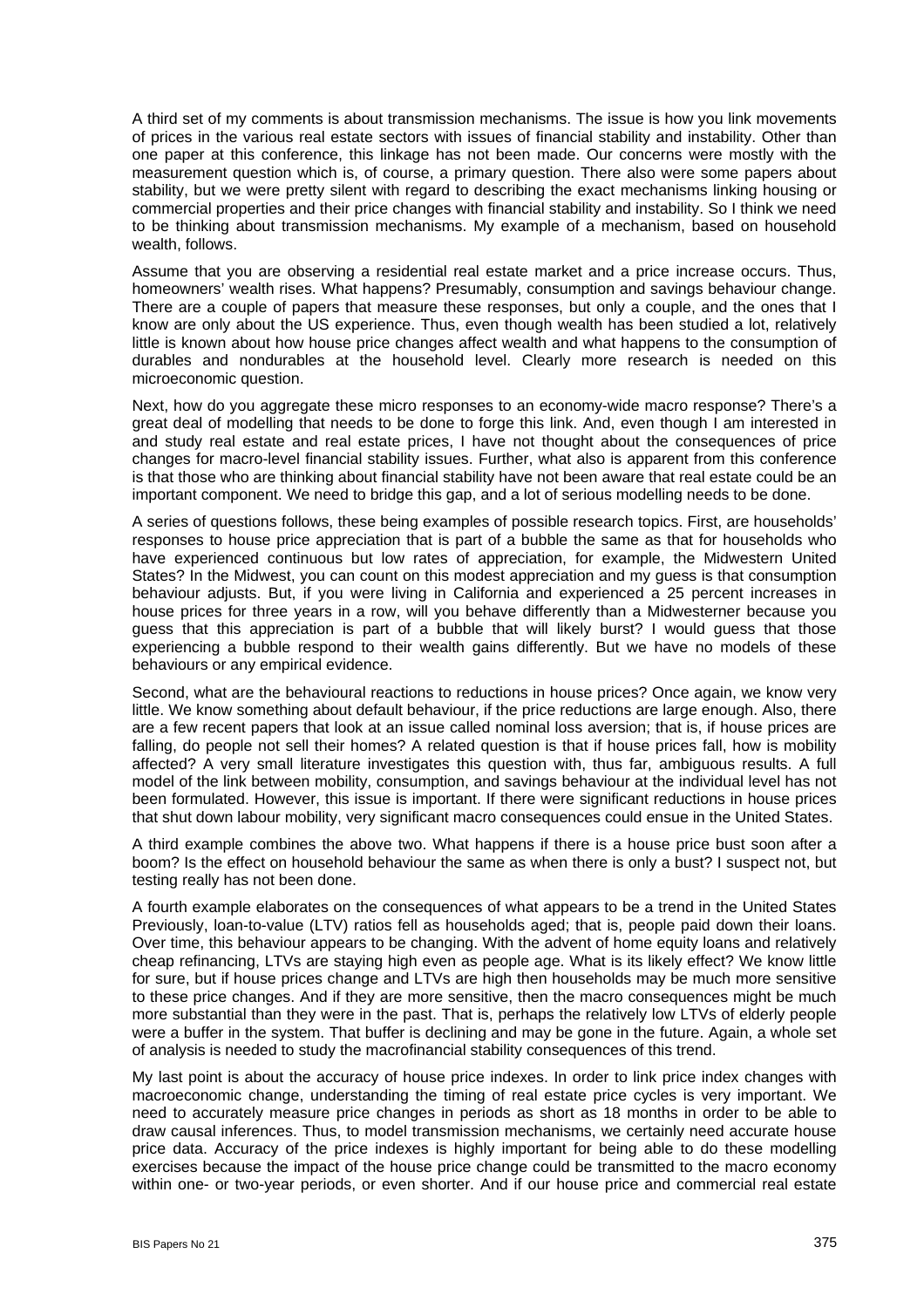price data are not as accurate within that time period, then we have a significant problem in estimating models and inferring causality.

#### **Ivan Matalik**

I would like to make some remarks on the importance of real estate prices, mainly from the point of a central bank in a transition country. All central banks feel the growing importance of financial stability issues. This is a big challenge for central banks, whether they are formally responsible for financial stability or not. There is an ongoing discussion as to whether central banks should be responsible for supervising financial markets and whether banking supervision should be a function of central banks. Even if some central banks are loosing their banking supervision responsibilities in the future (there is a discussion about this in the Czech Republic at present), information regarding real estate prices is still needed because they are an important indicator of monetary developments. In other words, we need all or most of the financial soundness indicators to meet both monetary and financial stability targets. I welcome the IMF initiative to introduce guidelines for the compilation of financial soundness indicators, including those for real estate prices.

Thinking about future areas of work, I see a very important question of implementation of these guidelines. First, there is the issue of how to obtain data, and second, how to interpret the data. Obtaining data is a major challenge. Interpreting data means studying empirical evidence. In transition countries the record is too short so the link between real estate prices and financial stability is difficult to establish.

I heard many interesting reports from developed countries at the conference and I learned how they solved different questions and problems, such as improved timeliness of data and more effective ways of collecting data. But in the case of transition countries, we basically start from scratch. We face basic questions like, for example, which kind of the price index is the best, which institutions will be responsible for data collection, how often to collect the data and which reporting structure to apply. Transition economies are really at a different stage than developed countries. From this point of view, the role of international institutions, such as the IMF and the BIS, is very important. It would be very good to see other international institutions more involved in this area, for instance Eurostat and the ECB. A special seminar in the framework of technical assistance for our countries could, for instance, be very useful.

I heard at the conference that it is very difficult to find one standard unified methodological approach. However, there seems to be agreement on the key issues that need to be addressed, particularly on the choice of index and the frequency required for the construction of the index. Knowing what we do not know but need to know makes it easier to find the right way to move forward.

## **David Fenwick**

There is a general agreement emerging about what needs to be done and this is very good because it reinforces the important messages that are emerging. I have a dual perspective of a statistician who is both a provider and a user of data. For instance, I chaired a committee to develop house price indices in the United Kingdom and I use real estate data in the UK Retail Prices Index.

Two things have struck me about this conference. Firstly, the universal agreement that statistics on real estate prices are very important. Perhaps this is not surprising, given the nature of the conference and the specific interests of the delegates. But I think it adds to the growing realisation that this is an area of statistics that for some time now has been given less attention than is warranted by its importance. For example, if you consider house price indices, these are useful in their own right as an economic indicator but can also feed into the analysis of household income, wealth, distribution of wealth, output, government finance, and inflation through consumer price indices (CPIs). The range of uses for statistics on real estate prices is vast.

The second thing that has struck me is that the availability of data is not uniform across countries and, in general, statistical offices have been very slow in reacting to user need. In part this is because the demand for statistics has not been well-articulated by users. And, following on from that, there has not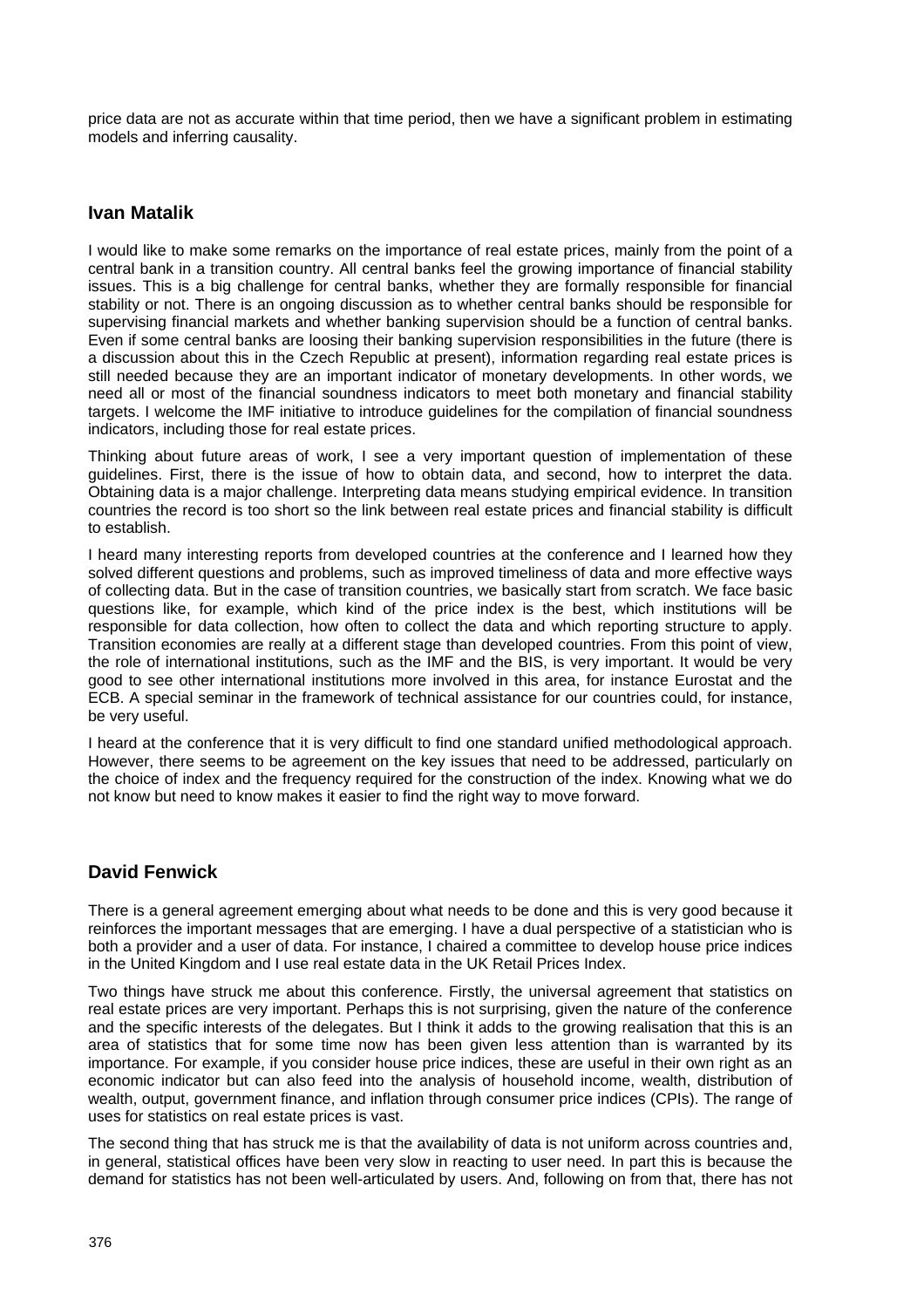been a fully inclusive discussion of the conceptual issues and how user needs translate into a statistical design.

Producer and user communities have generally been in a reactive mode, and this has meant that statistics on real estate prices have rarely reached the top of the priority list of statistics for development. Of course, this is made more difficult by the inherent measurement issues associated with real estate indices that have been discussed in some detail during the course of the conference.

We have a situation where there is a lack of comparability between administrative sources, both in terms of definition, coverage and time lags, and where conducting customised surveys is very expensive. So, at least for the foreseeable future, we need to look at the further exploitation of administrative systems to produce data which are fit for purpose and comparable between countries.

Having set the background, I would now like to make a few specific observations which I hope will help to take the debate forward. The first one is that the need for house price statistics is multi-dimensional. I have already listed the numerous direct and indirect uses of house price statistics and more generally statistics on real estate prices. This is self-evident, but is not always recognised in the statistical community. And it is certainly not reflected in data availability. We need to ask ourselves if one price index can suit all purposes. This cannot be answered without comparing systematically data availability against user needs. Discussions at this conference point to a family of indices; for instance, to reflect the need for indices weighted by transaction and by stocks.

Now, sometimes the choice between transactions and stocks makes a numerical difference and on other occasions it does not. But each represents a different concept. The choice of index depends on use and what you are trying to measure. This re-enforces the need to understand and to articulate in statistical terms what we are aiming to measure, based on the purpose of the statistics, before we go through the process of measurement.

This leads to a second observation relating to differences in data availability. Too much data can be nearly as problematic as no data at all, particularly if there is a lack of coherence and resolution. We need to look no further than the recent quote about statistical fog by the Governor of the Bank of England when he was reviewing the trend in house prices in the UK, when it was unclear whether UK house price inflation had come to a turning point or not. The problem was that there were a number of alternative official and unofficial statistical sources with different conceptual bases measuring different things, with different methodologies and datasets confounding interpretation. And that was made worse by the differing time lags in the data. At a particular point in time, the analyst had access to a variety of indices referring to different points in time with different methodologies, which at least superficially showed different stories. This causes possible confusion not only from a domestic viewpoint, but also from an international perspective where the associated problems become more acute. The underlying cause is a lack of clarity about user needs and the best statistical construct and also a lack of international consensus and guidelines on statistical measurement.

My third observation relates to the requirement for detailed data to give users the analytical capability to interpret data. This includes the geographical dimension, old versus new property, and houses bought as the primary dwelling versus those bought as second homes. Without that analytical capability, the challenge of actually using data becomes quite overwhelming.

A number of questions were asked at the beginning of this conference, and in particular whether we can identify a specific set of real estate indicators for macroeconomic policy and financial stability. The discussions over the last two days have drawn us in that direction. A set of real estate indicators needs to be constructed within a well-articulated framework of an integrated and coherent family of indices. The lack of a framework has the potential to cause all sorts of problems and should be considered a serious omission that needs to be addressed.

The starting point for such a framework should be a review of the relevant conceptual basis for each index and how those indices then relate to one another. The framework can then be used to identify data gaps. This is my first recommendation.

That leads to a second recommendation relating to the harmonisation of methods and application of best practice. A clear message has come across over the last two days that there are differences in index construction that not only relate to the conceptual basis of these various indices, but also have a bearing on their technical rigour. In addition, differences in index construction can lead to significant differences in measured real estate inflation and interpretation.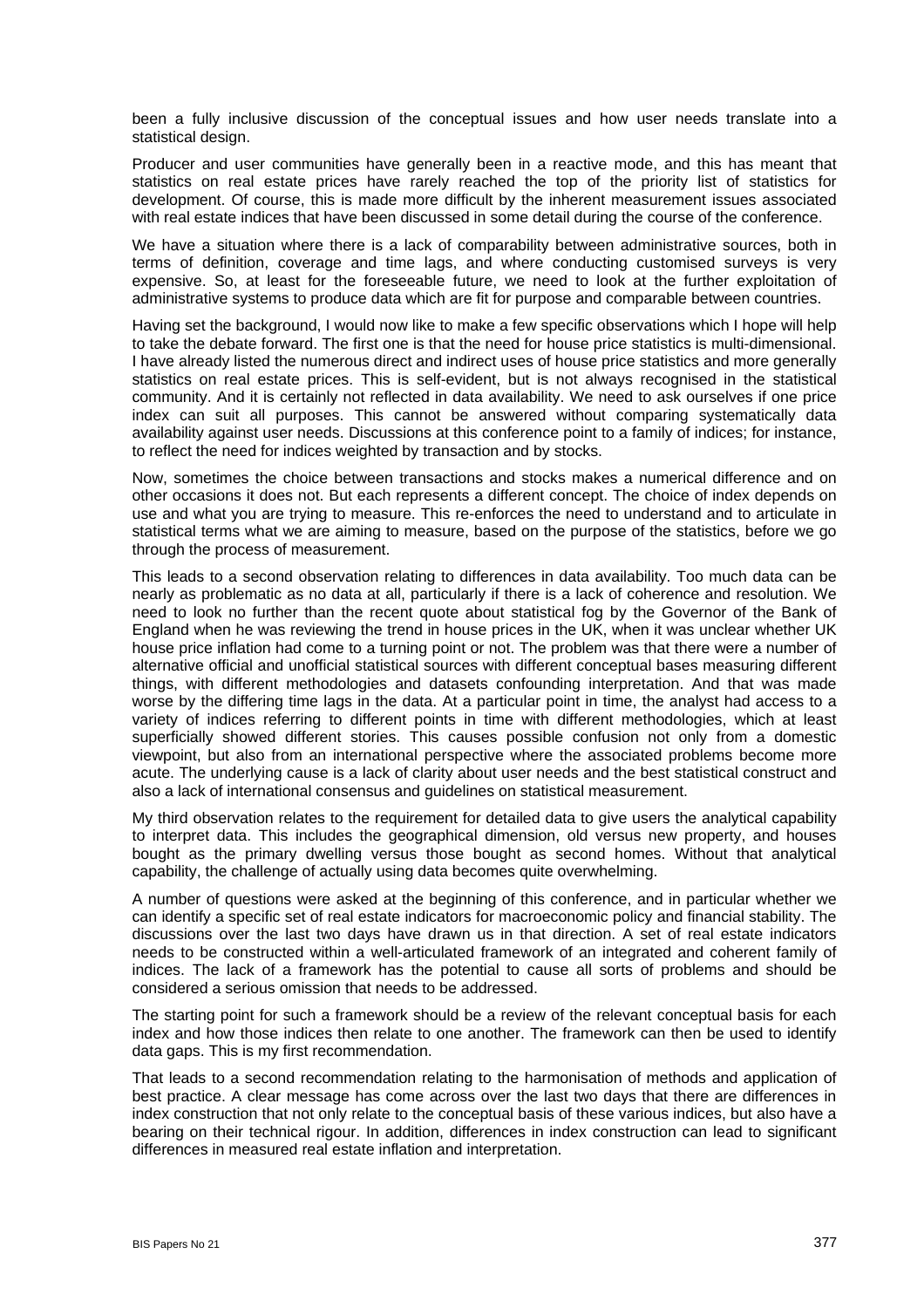Harmonisation also involves more detailed technical issues such as mix adjustment. There has been quite a lot of discussion on mix adjustment, whether a matrix approach or hedonics should be used. It is essential to arrive at a position where there is a consensus of opinion about preferred methods and an understanding of the pros and cons of alternative approaches.

We can take by way of example the discussion this morning on the relative merits of geometric and arithmetic means. Such an issue is not a trivial one. In certain circumstances, it can have a major impact on the measurement and perceived level of real estate inflation. And indeed there are various arithmetical and conceptual issues relating to the use of each. Issues like this warrant further investigations to increase understanding and to facilitate recommendations on best practice. This can only be achieved by more research, innovation, and sharing of experience. This conference provides a good basis for taking such work forward.

Another issue to emerge is the need to look for more creative solutions to some of the data and index number constructions problems that need to be confronted. I'll just give an example here. I have already mentioned that, in the United Kingdom, we have a number of different house price indices, reflecting different conceptual bases and measuring prices at different points in the time line. Compilers of statistics need to consider how to better exploit the best characteristics of each dataset to combine them to produce a single definitive index, using, for example, modelling techniques. In the United Kingdom the most up-to-date official indices exclude the 25 percent of purchases where dwellings are bought by cash. It is legitimate to ask whether it is possible to link the different sources of data and use the mortgage purchases to give an early estimate of the price trend in cash and total purchases.

Now, it might be terribly difficult, and indeed this is indicated by some initial research done in the United Kingdom, but there is a strong case for a systematic investigation into whether more robust and relevant statistics that better meets user needs, can be derived from available data sources. So my third recommendation is for the facilitation of more research, innovation, and sharing of experience.

How do we go about this? We have achieved a great deal over the last two days in terms of identifying the issues and we now need to consolidate this and take the work forward.

The first is to properly articulate user needs, and the second is to translate this into best statistical practice within an appropriate conceptual framework. Given the importance of real estate price statistics, serious consideration should also be given to producing an official manual or set of best practice guidelines. The latter will not only provide a useful reference document but will also empower statistical offices to further develop their statistics. This is my fourth and final recommendation.

#### **Naseer Ahmad**

It was a few months ago that the Governor of the State Bank of Pakistan desired that we should construct a housing price index so that the private sector - especially the financial sector - could make use of the index. We had no idea how to construct a housing price index. We searched the web. There is a lot of material and we decided to take constant-quality price indices based on hedonic regression as the methodology and started working.

Data collection posed many difficulties. You have administrative records from centuries ago, but when you look at the data available from them; you will find that they are mostly useless; you cannot take a single standard unit out of it. Acquiring data is difficult: people are often not available and sometimes they are not willing to give you any information. At some point early in the project we complained that the State Bank of Pakistan was not the best placed to construct a housing price index and that some other agency should take over the initiative. But it was the wish of our Governor that we remain in charge so we continued.

This project was handed to me on 1 July 2003 and within a few months we had collected data from Karachi, the largest city of Pakistan. We decided to start by constructing a housing price index only for Karachi City. Sampling turned out to be a major challenge and we decided that we needed technical advice regarding the sample selection procedure, as we are not familiar with all the issues. We referred this to our Federal Bureau of Statistics, which has a division for sample selection.

The fact that we needed to construct an index that would meet international standards was a challenge and an opportunity. The data should not only be useful for domestic users but should also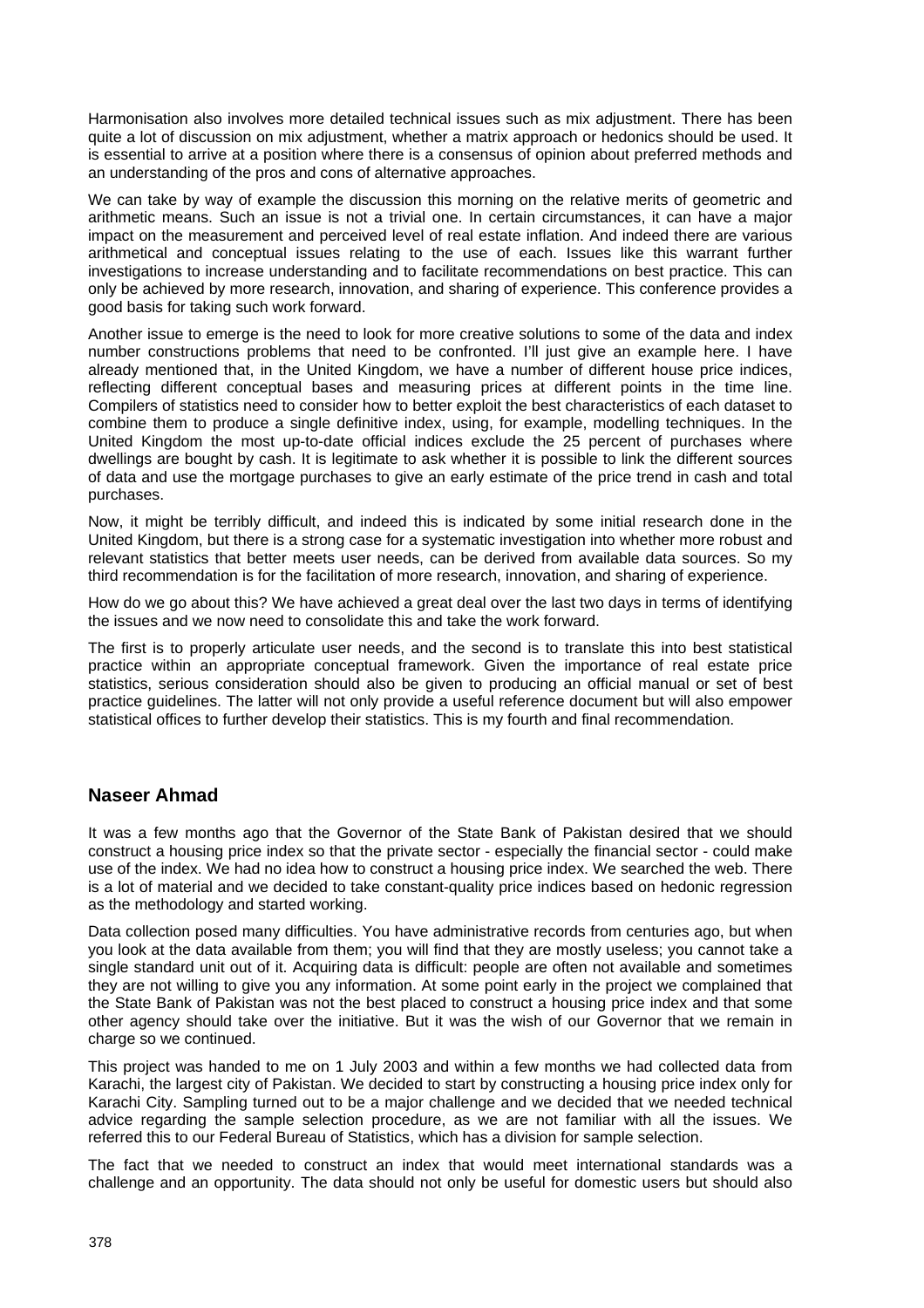be of sufficient quality to use in various international forums. That meant that our data should meet minimum requirements in line with international best practice. That has turned out to be a useful benchmark for our work.

At the conference I have received plenty of information and met various renowned experts. I hope to receive some useful feedback on the project we are undertaking in Pakistan so that our final deliverable will be useful to domestic and international users and that it meets best practices.

Like other methodological manuals like those for Balance of Payments Statistics, Monetary and Financial Statistics Manual, Data Dissemination Standards and Data Quality Assessment Frameworks, the compilation guide for Financial Soundness Indicators will prove to be very useful. Perhaps it will be possible at some point to also develop a more detailed compilation guide for real estate indices.

## **Estrella Domingo**

For a country like the Philippines, which intends to start the construction of a real estate price index, the meeting proved to be very informative and useful. Regarding the user requirements, I have to admit that when the issue of the need for a real estate price index was first brought to our attention, we had a limited view of what the index would be used for. Having heard the various presentations at the conference, I am now more convinced of the importance of the project despite the problems that we foresee regarding the compilation of the index, in particular as a result of the limitations of the existing real estate valuation system in the Philippines.

Regarding the data issues, I was enlightened on the type and extent of data that are needed for the construction of an appropriate index. At this point I feel that we actually have the basic data to start the compilation of the index, except for some data quality issues. Regarding the methodology, I learned quite a bit from the experience of countries, for instance with respect to the use of hedonics.

As we will not need to start from zero, we can start by applying the methodologies explained to us at the conference. I am therefore confident that the Philippines will be able to come up with its first real estate price index by next year.

I have two recommendations. The first is that for the purpose of international comparability, countries need a standard guideline which can be adopted by the countries in pursuing their work on the real estate price index. The second is for the IMF to put up a networking group through which national experts can exchange information on their activities regarding real estate price indices. There would be clear benefits if countries that have very good experiences could share these with the countries that are just starting.

## **Open discussion**

**Mr Landefeld:** Accurate measurement of the real housing values is extremely important to the analysis of consumer spending, business cycles, and productivity. In recent years, for example, the data were important in providing an overall picture of household wealth and the economy. They showed that the precipitous fall in equity prices was at least partly offset by large increases in residential property values, which helped explain the surprising strength in consumer spending (and continued low saving) that offset large declines in investment spending; all of which resulted in the US avoiding a major downturn in 2000-01. Tracking these changes in household wealth required up-todate and accurate data on changes in relative prices.

Another example relates to productivity growth in construction, where despite rapid innovation increased energy efficiency, pre-fab construction, and a dramatic increase in amenities - we have flat to declining productivity in this sector. This conundrum has raised concerns among data users that while we may know the relative trends in asset prices, we have not adequately adjusted for quality improvements - in both residential and non-residential construction. Hence, we are overstating inflation and understating real output and productivity growth in the United States.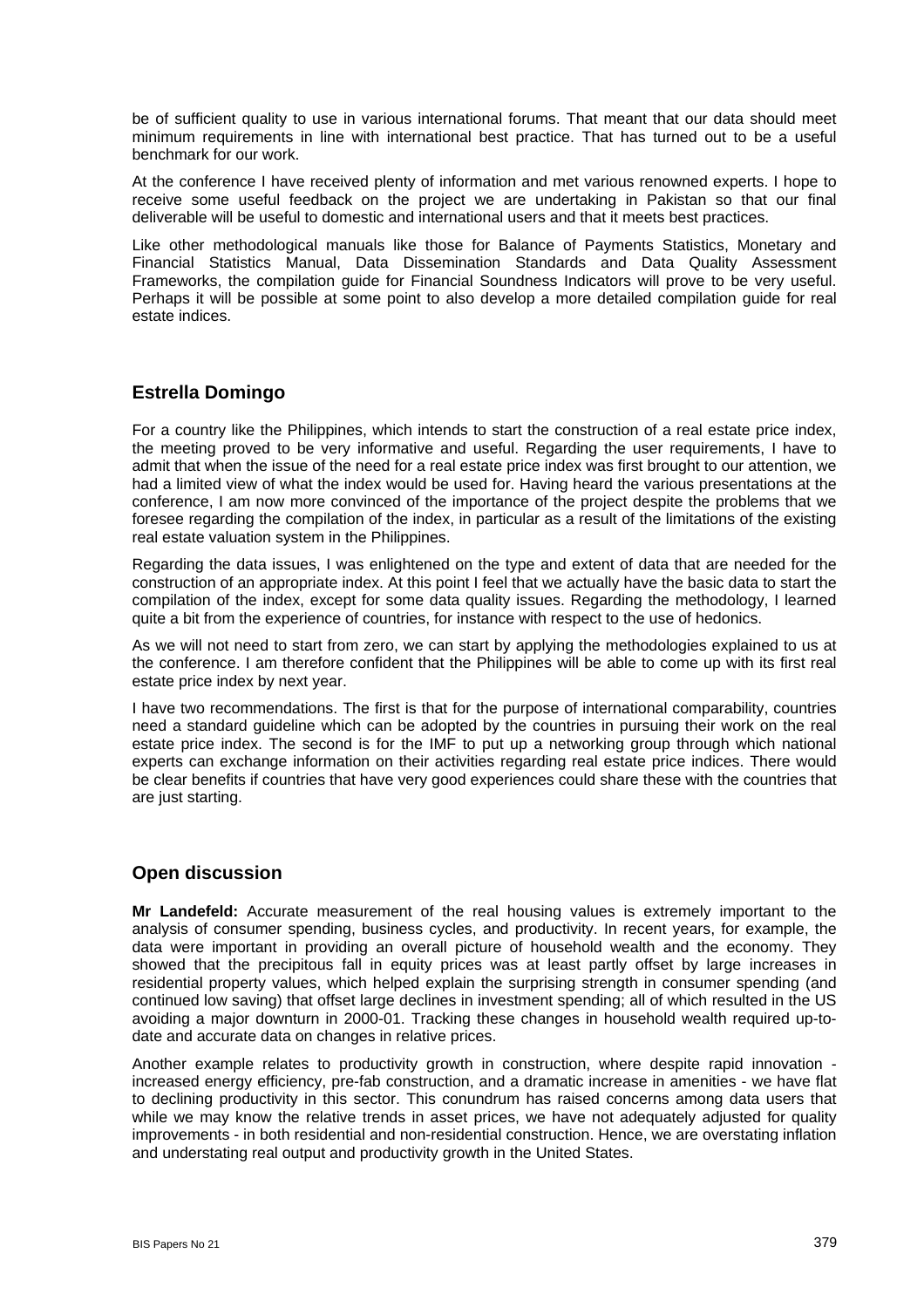In the session on methodological issues regarding residential real estate prices, we are heard from Susan Wachter and Bradford Case about their research suggesting that there is not enough quality adjustment in residential housing prices. This is a topic of much discussion in recent years, and there is research on both sides of this difficult issue, partly reflecting the lack of adequate data to fully assess the impact of changes on prices. The other serious problem in measuring the value of residential real estate is the old saw - location, location, location - and how we can capture neighbourhood effects, such as the quality of schools, crime, pollution, and other amenities, in our quality adjustments. How are we going to measure those things? I frankly do not know, but it will clearly require the development and compilation of source data and innovative research.

In the session on methodological issues on commercial real estate price indices, one of the major problems was how to interpret series constructed from various types of source data. One of the benefits of complete sets of accounts is that it confronts the problems that are identified when data based on different source data and methods are used. Not too many years ago, we - the staff of the Bureau of Economic Analysis (BEA) and the Federal Reserve Board (FRB) - noted that if you took the value of corporate non-residential (commercial) fixed assets from BEA's national wealth accounts and subtracted it from what the FRB was carrying for the overall value on its national balance sheets, we ended up with a negative value. This sparked research and changes at both agencies - including a new quality-adjusted price index for non-residential housing at BEA - but as of yet, the conundrums relating to both the BEA-FRB balance sheets and the low to declining productivity in construction remain with no clear solution in sight.

What struck me was the multiplicity of indicators discussed during the conference. I'm not sure all of us were aware of just how many indicators there are and how many new indicators are probably needed. Moreover, for conceptual and empirical reasons the choice of the indicator can be very important to the results that we get. The difficulty - given the multiplicity of things we have to consider in constructing appropriate indices is formidable to say the least. This is true especially when one considers cross-country comparisons and the differences in factors influencing housing demand and supply tastes, rates of technological change and innovation, and the resulting differences in the characteristics of housing stocks. The transfer of research findings and experience across countries, for example, might be practical in the case of commercial property, where there is more commonality across countries, but not for residential properties, where differences across countries are larger.

**Mr Case:** It seems to me that there are three key messages that come out of this conference, particularly regarding development of price indexes in emerging market countries.

Firstly, the costly piece of the process is data collection, so the question is how to leverage data collection efforts. In the United States, the most widely used price index is the OFHEO repeat sales price index. Why does that even exist? Because the data are already there. That was not a data collection effort for the purpose of putting together that price index. So the choice of methodology is driven by where you can get the data at a reasonably good quality cheaply.

Another example is the NCREIF index for commercial properties based on quarterly appraisals. Now, you can do a little bit better by recognising that not all of those are real appraisals and restricting it to just real appraisals. You could do a little bit better if you restrict it to transactions. But that is a question of degree. The fundamental thing is that the data are available from quarterly appraisals, and those are there because of accounting rules, not because we set out to do a price index. So the first lesson is to leverage data collection efforts.

Secondly, collecting data from scratch, I think there is no substitution for going for data on market transactions data.

Thirdly, legal institutions are very important in getting the data that are critical to developing a good price index. This was brought out in the discussion on the situation in the Czech Republic. The problem there is that the transaction prices that are reported are not necessarily the real transaction prices. Transparency is very important. By developing the legal situation that will give you the good data, you also promote transparency more broadly, that is a great side benefit.

**Mr Verbrugge:** I wanted to make one comment on hedonics. It seemed to have received mostly positive reviews here and I wanted everyone to be aware of recent work by Ariel Pakes at Harvard University. There is some criticism of traditional hedonic methods and some alternatives which are easy to implement. So I would encourage anyone who is seriously considering moving to hedonics or who uses it intensively to take a look at that research.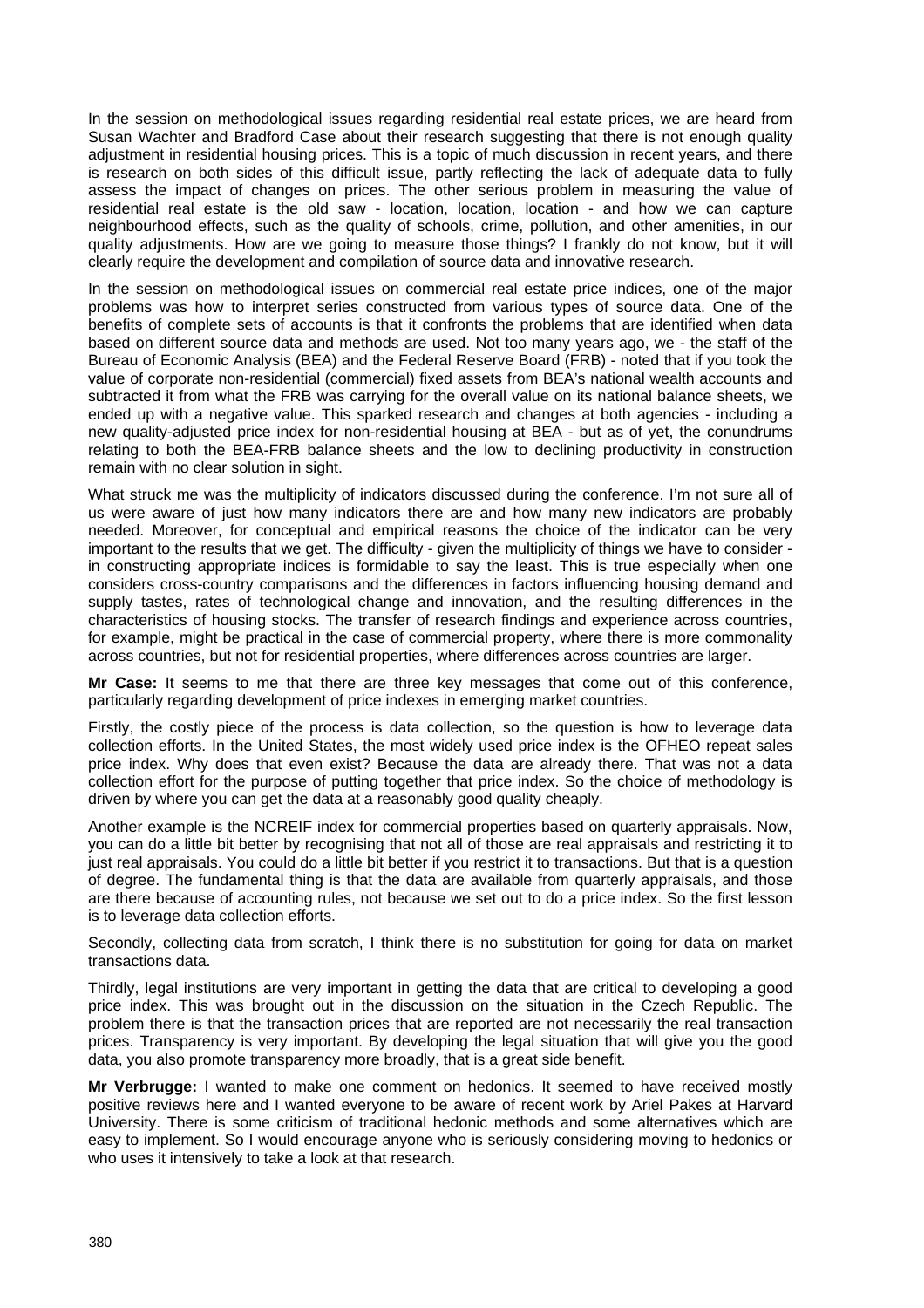**Mr Renaud:** I worked in Thailand after the crisis and I jokingly told officials that for the price of one single house they could have saved themselves a fortune by monitoring the real estate market. I would like to bring to your attention the importance of the institutional environment, in particular the legal framework. I would like to cite Malaysia as an example, in particular how they have dealt with the question of proprietary data. In Malaysia, they have a valuation law and they created a valuation institute. I do not know how many people are aware of the annual real estate reports that Malaysia puts together. The question is, whether the legal framework they have developed is working well, could be improved or is necessary. We have focused on the macroeconomic needs and statistical needs, but the legal environment that might facilitate the collection of data may also deserve some attention.

Finally, Rupert Nabarro told a very interesting story. I would like him to write a paper about how he got started, because a lot of the owners of commercial data do not want to share them for commercial reasons.

**Mr Fisher:** I have been thinking about Don Haurin's point that maybe we do not want to aggregate. It seems to me that when there is really a problem affecting financial soundness, it is that everybody, every area is moving in the same direction. And I guess I am always amazed at how correlated indices across different countries seem to be, at least in terms of major turning points. It makes me think of Brad Case's comments that what we really care about are asset correlations, or maybe to say that differently, the correlations across different regions and across different countries. I do not know whether we know a lot about the extent to which different areas are correlated in different countries. Or whether, if one country is in trouble, other countries are going to follow shortly. Maybe we need to give some more thought to that.

**Mr Ahnert:** I think it would be worthwhile to try to search for partners, for collaborating institutions when setting out to construct real estate price indices. I somehow have the expectation that no statistical office will be ready to immediately jump into producing such indices because it is now a financial stability indicator. Up to now, some statistical offices have not produced these statistics. The requirements which have been spelt out at the conference are unlikely to change this situation.

I have a concrete comment in this respect. For European countries, Eurostat is working on a pilot project for residential property prices in the context of developing harmonised consumer price indices. If the project is adopted, this will result in these indices for about 30 countries in the Europe. As far as I can judge it, however, there is a certain likelihood that the project will fail simply because the resource requirements to carry it through are judged to be too high. Therefore, it would be important that the requirements of the IMF and the BIS as well as the arguments made at the conference on the importance of real estate indicators for financial stability analysis are presented to the statistical authorities in Europe, ie Eurostat.

A second point that I wanted to make is closely linked to this. If it is believed that residential property prices are very important, and everybody said that at the conference, then why not include them in the list of core financial soundness indicators instead of encouraged indicators?

My final point is that, apart from prices of real estate, it would be important to also have a very basic set of accompanying structural indicators. The draft compilation guide for FSIs mentions some of these and I think they are very useful. Moreover, information on the stock of dwellings is important. Though this should normally be provided in the national accounts' balance sheet data, this is in most cases, even in the current 15 EU countries, completely lacking.

**Mr Van den Bergh:** I was struck from the presentations in the last two days of the number of stakeholders or constituents involved in real estate statistics. Just to list some of them, not in order of importance: the tax authority; notaries; registrars; banks, obviously; specialised mortgage lending institutions or other intermediaries that are specialised in this; supervisors; the buyers and sellers, individual consumers, households and corporations; those are the ones that purchase the valuation information; the valuers themselves, the assessors. There are also various social departments and urban developers, I suppose, and other interested parties in the economy or in the political area; investors, domestic and international; real estate agents; national statistical institutes. And then the analysts and economists are very interested in these data both from a monetary and from a financial stability perspective. I have probably missed one or two categories. That is an impressive list of potential interested parties. Some are compilers, others users of data. It should be possible to get the stakeholders around the table at one point or another and to leverage their expertise.